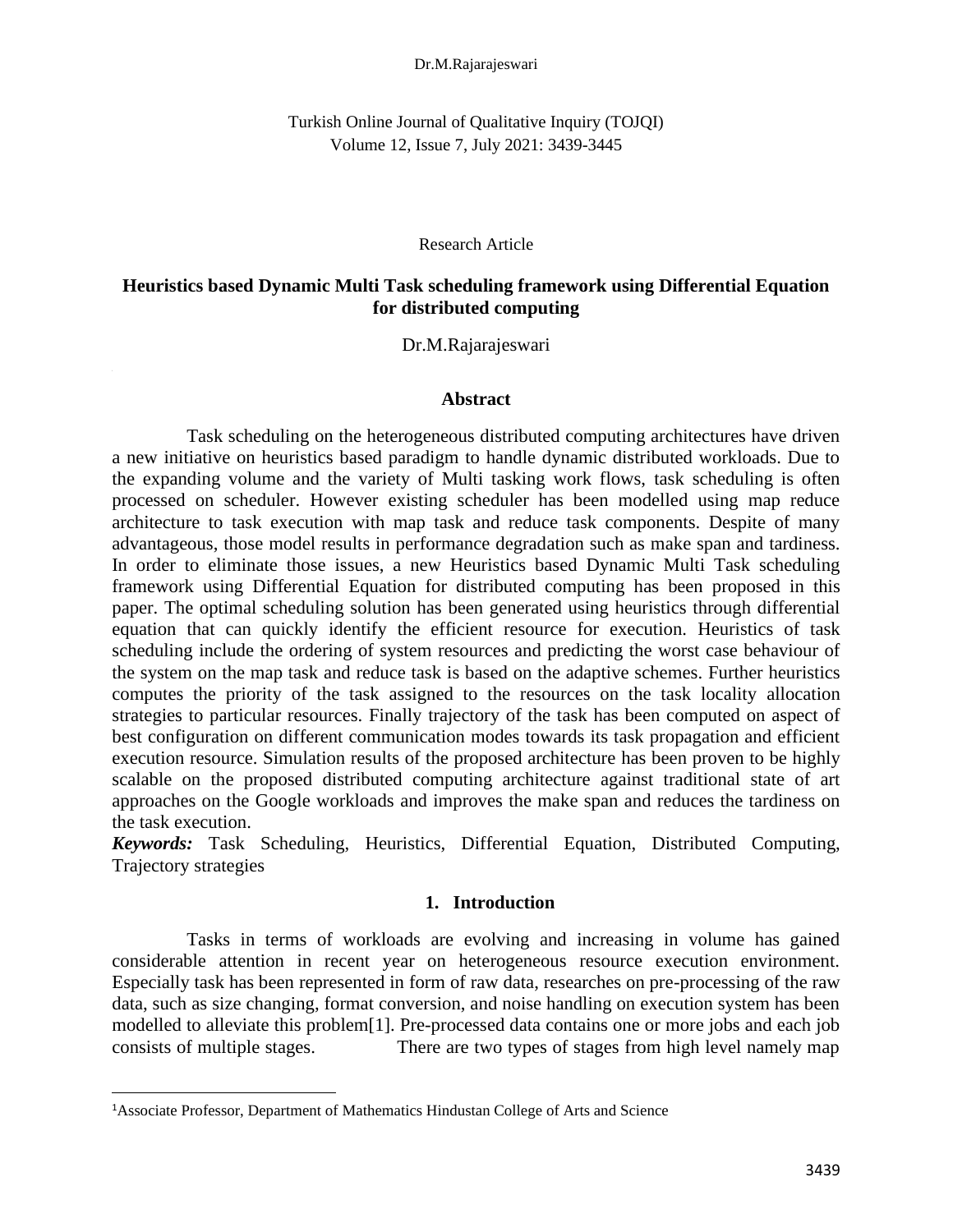### **Heuristics based Dynamic Multi Task scheduling framework using Differential Equation for distributed computing**

stage and reduce stage, which in turn are carried out by several map tasks and reduce tasks respectively[2].

 Task is usually loaded into distributed file systems[3][4] and organized as data blocks. In the map stage, the map task (mapper) reads the data block to process and outputs intermediate data. In the reduce stage, the reduce task (reducer) fetches its own share of intermediate data from all the map tasks in the shuffle process[5]. This is an all-to-all communication. The resulting network traffic in the map stage and the reduce stage has become the significant performance bottleneck, which can saturate network bandwidth and prolong task execution time.

 The configurationally heterogeneity makes it non-trivial to minimize the total tardiness in the presence of the processing constraint[6]. In such heterogeneous systems[7], the processing time and routing delay of a flow depends on the routing strategies. In this work, a Heuristics based Dynamic Multi Task scheduling framework using Differential Equation for distributed computing has been proposed in this paper. The optimal scheduling solution has been generated using heuristics through differential equation that can quickly identify the efficient resource for execution. Heuristics of task scheduling include the ordering of system resources and predicting the worst case behaviour of the system on the map task and reduce task is based on the adaptive schemes.

 Further heuristics computes the priority of the task assigned to the resources on the task locality allocation strategies to particular resources. Finally trajectory of the task has been computed on aspect of best configuration on different communication modes towards its task propagation and efficient execution resource. The rest of paper is organized as follows. Section 2 provides the related works on workload scheduling on cloud computing paradigm. Section 3 defines and designs the proposed heuristics based dynamic multitask scheduling using different equation in Big Data cloud on evolving data volumes. In Section 4, experimental results and performance of the proposed model has been detailed against state of art approaches on large volume of data. Finally Section 5 concludes the paper

# **2. Related work**

 In this section, various existing model on multitask scheduling of the raw data for execution on evolving volume and dynamic update of the data has analysed on basis of scheduling solution and adaptive mechanism to generate the optimal solution has been detailed as follows

# **2.1. Locality-Aware Task Scheduling Algorithm**

In this mechanism, a unified graph model for the map task scheduling and the reduce task scheduling has been employed to generate the optimal scheduling solution[8]. A localityaware executor allocation strategy has been constructed with the data locality-awareness and reduces the distance of data transmission when the reduce tasks. In a computing system where resources release quickly, the delay scheduling can achieve high localization rate for tasks. Further an optimal reducer placement to minimize data transfer in Map Reduce-style processing.

# **2.2. Iterative-Improvement-Based Heuristics for Adaptive Scheduling of Tasks**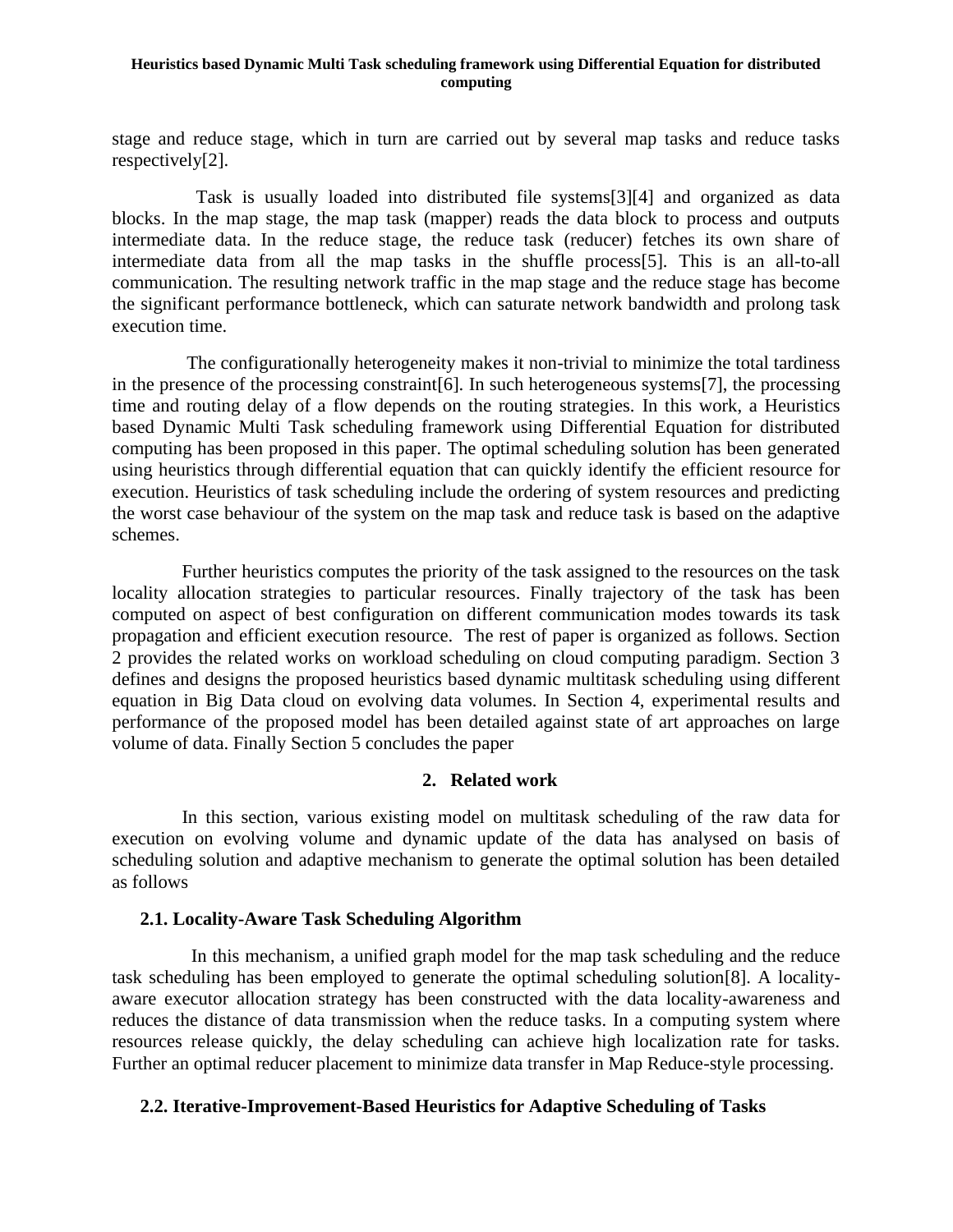#### Dr.M.Rajarajeswari

 In this mechanism, scheduling heuristics employed based on a common greedy criterion which depends on the momentary completion time values of the tasks. This greedy decision criterion exploiting the file-sharing interaction among tasks since completion time values are inadequate to extract the global view of this interaction. It is a three-phase scheduling approach which involves initial task assignment, refinement, and execution ordering phases. For the refinement phase, hypergraph model using elegant hypergraph-partitioning on iterativeimprovement-based heuristics for refining the task assignments according to two novel objective functions has been analysed[9].

## **3. Proposed model**

 In this section, a heuristics based dynamic multitask scheduling architecture using differential equation for distributed computing has been proposed with design steps on terms of make span and tardiness of the system

#### **3.1. Map- Reduce Architecture**

 In distributed computing environments, dynamic input task from various sources is usually loaded into a file or files in a distributed file system of the resources where each file is partitioned into many data blocks[10]. A data block may have multiple replicas among the nodes of cluster. The job is divided into stages and it will be assigned to different resources for it execution in order. In order to accomplish the task execution in the resources, the map stage (the initial stage), the map tasks read data blocks as input splits, and then process and output intermediate results on local nodes for task propagation[11].

 The intermediate results produced in map task will collected in the reduce task towards task execution. Reduce task process according the scheduling model. In this work, differential equation has been employed to carry out the identification of the optimal resource for task execution has been discussed in the below sections.

## **3.2.Optimal Scheduling Solution using differential Equation**

 Differential Equation[12] has been employed for its efficient search capability in predicting the resource for task execution on modelling various heuristics. Heuristics generated using differential equation includes four steps which is Initialisation, Mutation, Recombination and Selection. In first stage of heuristics determination, population vector will be formed through collection of the data from the reduce task. Collected population vector will be applied to mutation to interchange the sequence of the task execution in random way. Muted vector will undergo recombination stage to generate the trial vector on the value of cover over rate, resultant vector containing the task will be produced on basis of the configurations.

#### **Heuristic objective Function**

 Heuristics composed of different resource cluster will be generated for task execution on the resultant recombination trial vector using assumption of intra vector variation. The objective function for intra vector variation is as follows

$$
U \equiv \sum_{i=1}^N \frac{C_i}{T_i} \leq N(2^{1/N} - 1)
$$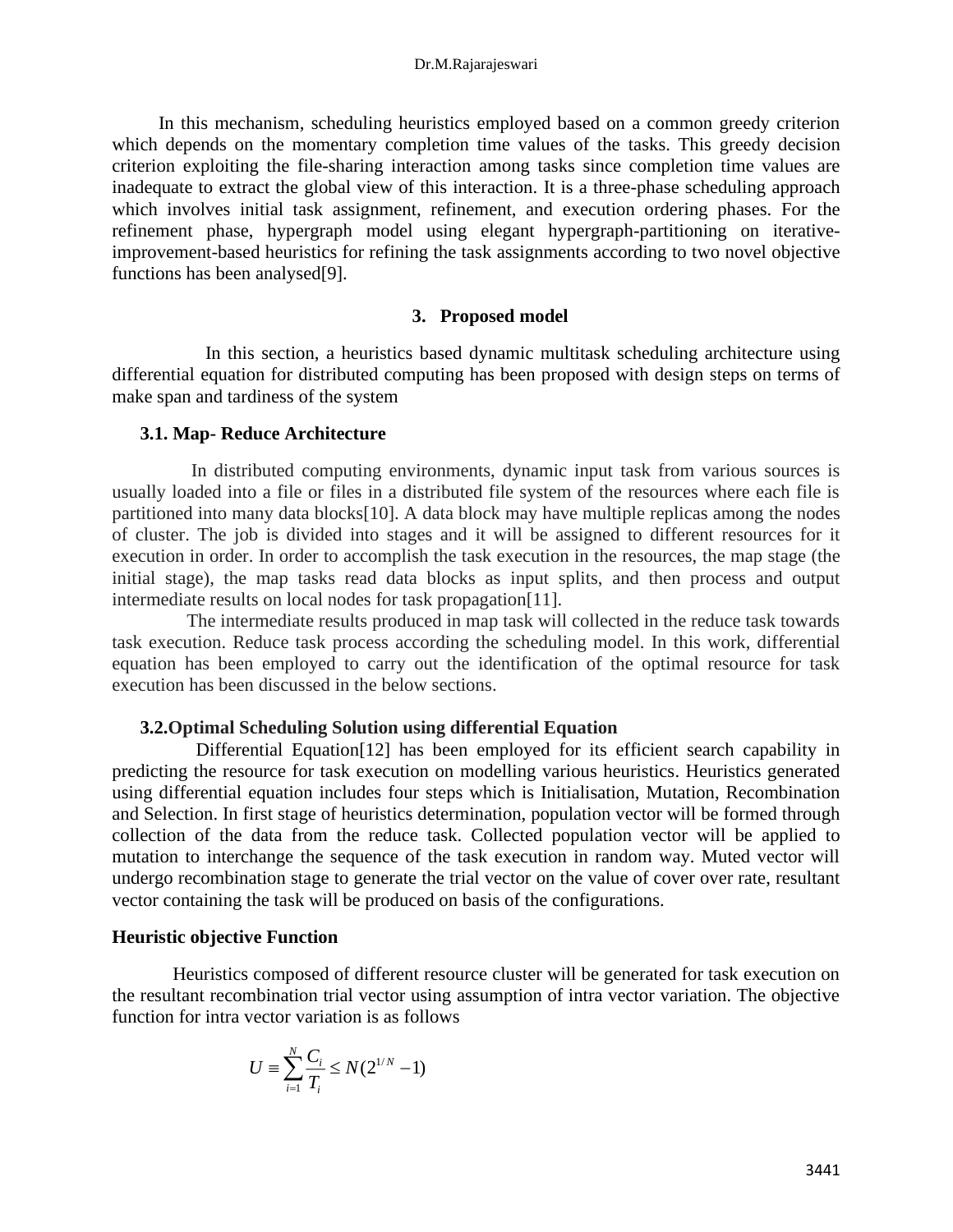#### **Heuristics based Dynamic Multi Task scheduling framework using Differential Equation for distributed computing**

Where N denotes iteration number for the generation of cluster C

 The heuristic generation is dynamic and requires a more complex run-time system which will have higher overhead due to change of volume and velocity of the task. Overhead of the task execution will be eliminated on modelling adaptive scheme through determination of worst case behaviour.

## **3.3.Estimating Worst Case Behaviour on adaptive schemes**

 Worst case behaviour of task on the resource towards execution is computed using adaptive schemes due to variety of sizes and volume changes in task. Adaptive scheme[13] computes feasible schedule to dynamic changes of the map task composed of evolving task from distributed systems. Adaptive scheme generate adaptive cluster containing task for different heuristics generated using following equation

$$
w_i^{n+1} = C_i + \sum_{j \in hp(i)} \left\lceil \frac{w_i^n}{T_j} \right\rceil C_j
$$

The set of values of the  $w_i^{n+1}$  will be provide adaptive solutions for the particular heuristics. The computed heuristics from adaptive schemes provides best configuration to execute the workload variation on various range and determines the worst configuration on run time on basis of latency and minimal resource capabilities.

## **3.4.Computing Task Trajectory**

 In the cluster network, the communication delay depends not only on the size of data transfer, but also on the transmission distance: the larger the amount of data transfer and the farther the transmission distance, the greater the communication delay[14]. In order to reduce those complexities, task trajectory is computed on basis of communication nodes. Trajectory of the task depends completely on communication cost. Partition skew has been used to determine the trajectory of the task on reconfigured vector containing task. Partition skew determines the execution efficiency of task on following equation

$$
P_i = \max_{k=1}^k usage(k, i)C(k)
$$

 $C(k)$  is cluster size and usage $(k,i)$  determines the execution speed of the resource. The partition skew computation provides better performance on the collocated task executions.

# **3.5.Locality Allocation Strategies for Task Prioritization**

 On priority-based scheduling, a high-priority process may be released during the execution of a lower priority one. In these locality allocation strategies has been set to the efficient resource executor on basis of locality based strategies. In a preemptive scheme, there will be an immediate switch to the higher-priority process<sup>[15]</sup>. With non-preemption, the lowerpriority process will be allowed to complete before the other executes. In addition, dynamic priority that is the maximum of its own static priority and any it inherits due to it blocking higher-priority processes for locality task initial as priority.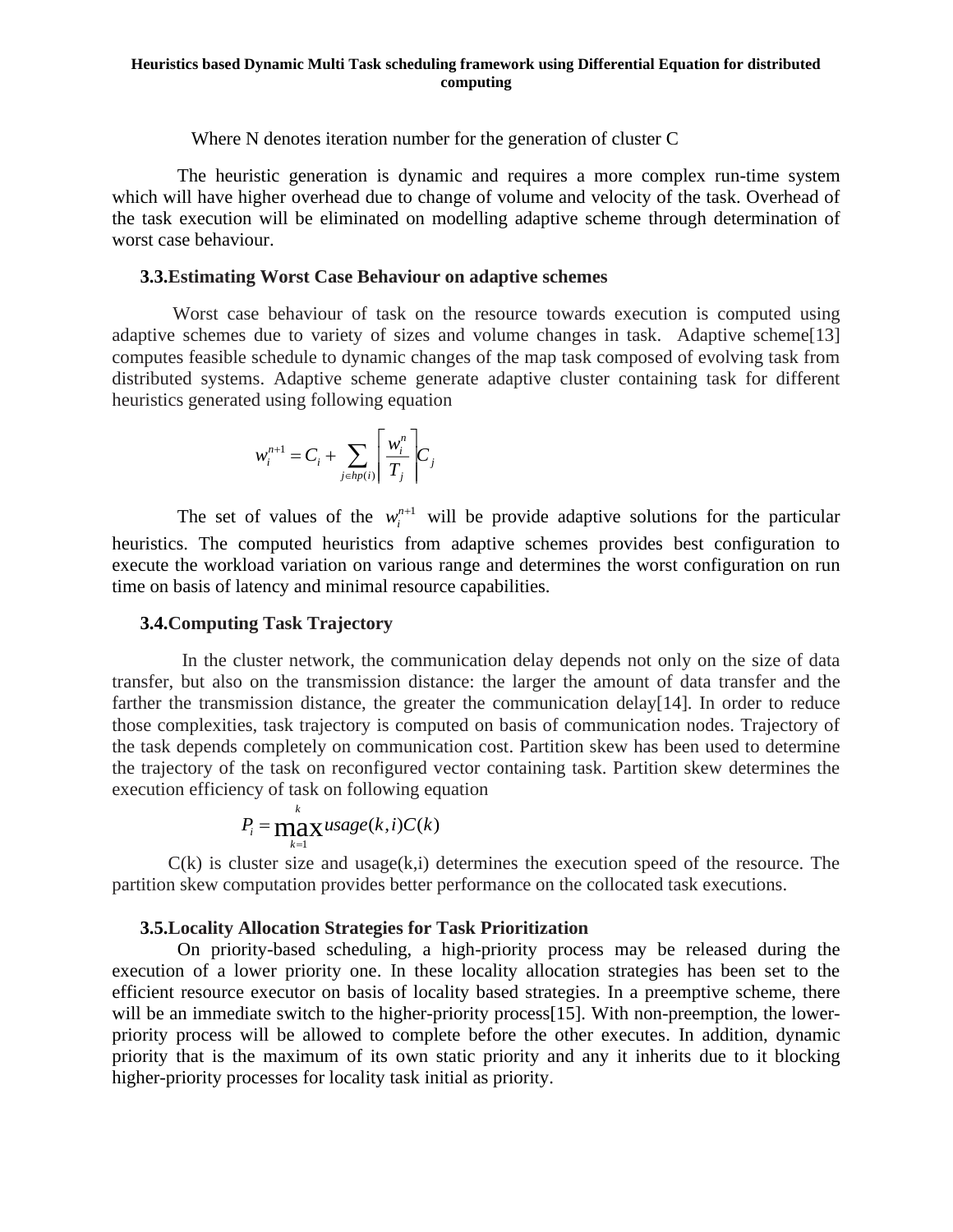#### Dr.M.Rajarajeswari

$$
w_i^{n+1}(q) = B_i + (q+1)C_i + \sum_{j \in hp(i)} \left[ \frac{w_i^n(q) + J_j}{T_j} \right] C_j
$$

 Preemptive schemes enable higher-priority processes to be more reactive, and hence they are preferred. Alternative strategies allow a lower priority process to continue to execute for a bounded time. These schemes are known as deferred preemption or cooperative dispatching.  **Algorithm 1: Heuristics based Resource Scheduling**

Input: Task T1, T2, T3...Tn

Output: Resource R1, R2, R3..Rn

## **Process**

Map Task ()

Reduce Task ()

Heuristics Computation ()

Population Vector  $V = [V_1[x], V_2[x], V_3[x]]$ 

Mutation  $M =$  Flip instance of V

Reconfiguration M

Task Priority based on locality

 $P_i > P_j \wedge D_i > D_j$ 

Where  $D_i$  is the distance between task from Resource

Task Trajectory()

Task Weight (p,c) = 
$$
\sum_{k=0}^{n} {n \choose k} D^k P^{n-k}
$$

$$
Communication Cost (p,c) = \sum_{k=0}^{n} {n \choose k} D^k P^{n-k} B_i
$$

 The scheduler allocates sufficient resources to task so that its perceived performance is satisfactory on basis of the locality and trajectory. Measuring schedule behaviour to task with worst-case figures may lead to very low processor utilizations being observed in the actual running system.

## **4. Experimental Results**

In this section, we evaluate our proposed algorithm and strategies of heuristics based scheduler on the adaptive scheme using differential equation has been formulated and configured as simulation environment in map reduce architecture. Hence, the task scheduler towards execution using map and reduce function has been carried out initially. Map reduce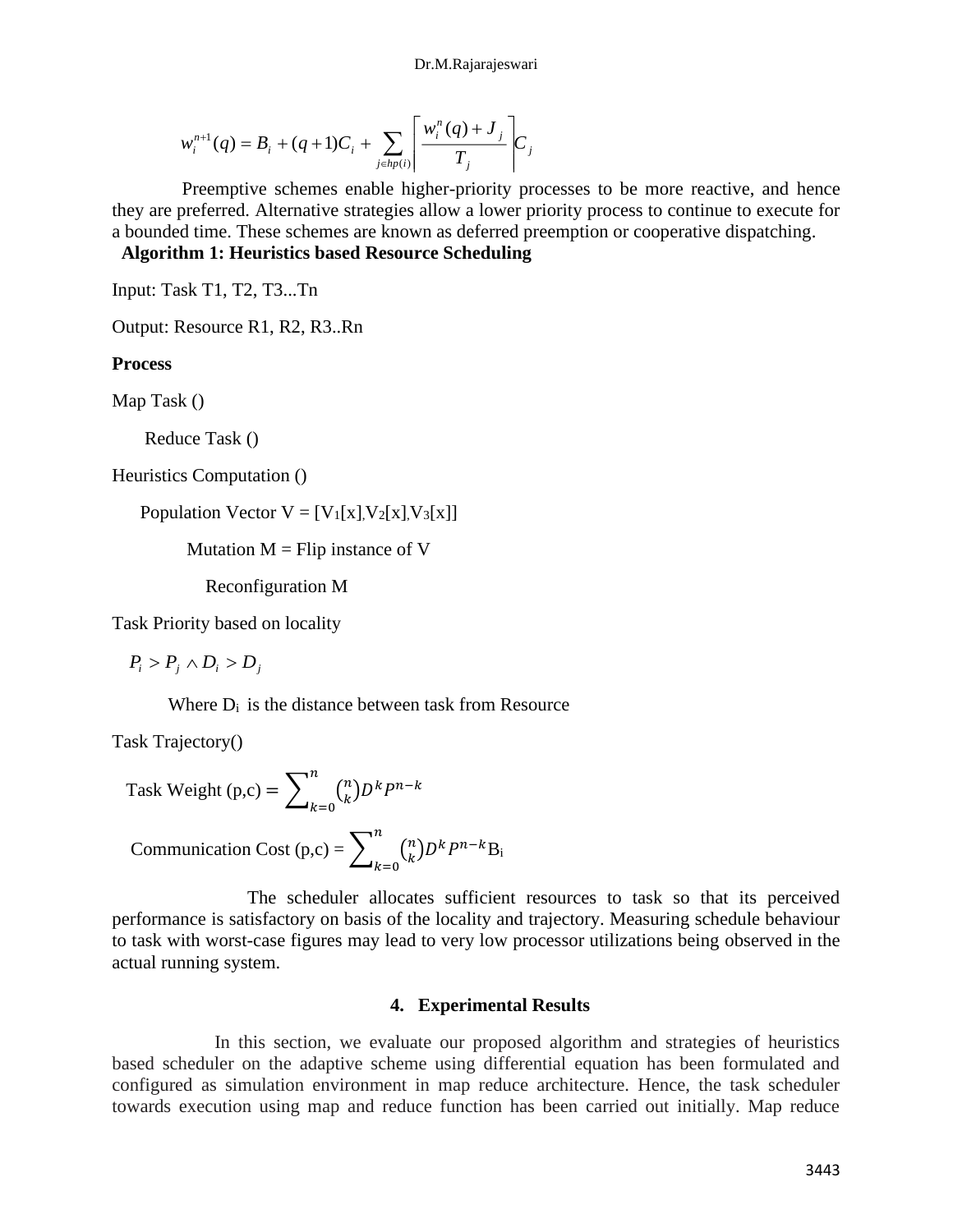### **Heuristics based Dynamic Multi Task scheduling framework using Differential Equation for distributed computing**

function provide initial task placement to random way. Further differential equation has been employed to provide mixed workloads using four stage processes.

 Differential equation generates the optimal task to resources. It waits a certain time before launching non-local tasks, thereby achieving better locality level from other nodes using intra variation of the task. Figure 1 represents the performance of the proposed model against state of art approach.



# **Figure 1: Performance evaluation of the task scheduling techniques**

 Dynamic task with complex run time system produces better results basis of heuristics against change of volume and velocity. Table 1 provides the performance comparison of the task scheduling techniques

| <b>Technique</b>                      |            |  | Scheduling Cost in   Overhead in ms |
|---------------------------------------|------------|--|-------------------------------------|
|                                       | percentage |  |                                     |
| Heuristics based task scheduling   81 |            |  |                                     |
| using Differential Equation $-$       |            |  |                                     |
| Proposed                              |            |  |                                     |
| Task Scheduling using Particle 50     |            |  | 33.23                               |
| Swarm optimization - Existing         |            |  |                                     |

 Adaptive scheme based on heuristics computes feasible schedule to dynamic changes of the map task for the better schedule cost on evolving task in the distributed systems. Proposed technique is superior to other algorithms in terms of job execution time in each test for the various type of job task to execution.

# **Conclusion**

We design and simulate the heuristics based dynamic task scheduling architecture using differential equation for better communication cost and to reduce the overhead of the task scheduling. In this work, optimal solution to task scheduling has achieved using mutation and reproduction process on DE, obtained solutions has been considered against worst case behaviour of the resource. Finally task priority has been set on the locality of the task on the best configured resource towards execution through effective task trajectory using weight function. A